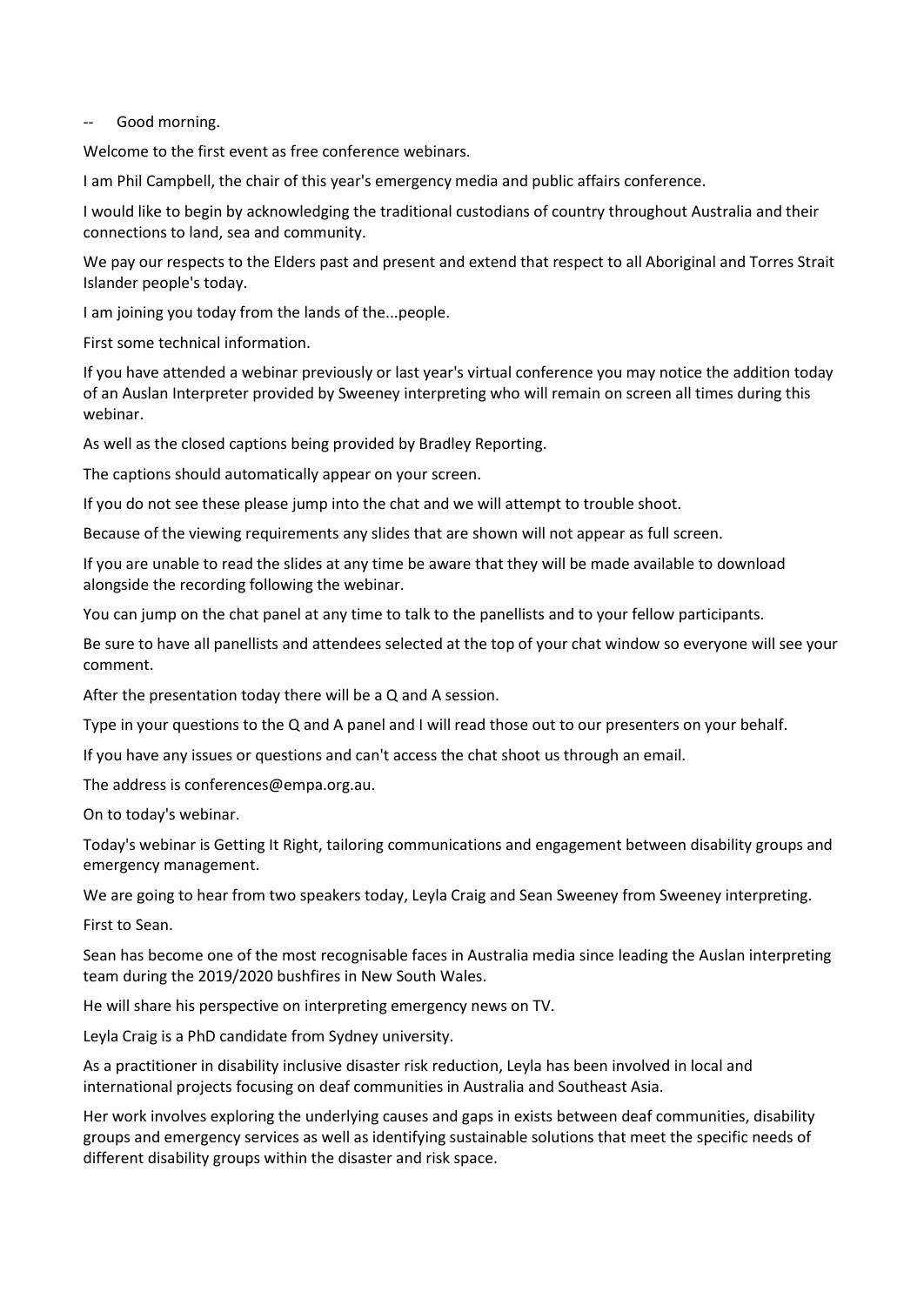The personal lived experiences as a deaf person and the disconnect seen between deaf communities as well as disability groups and emergency services has led her to become a PhD research candidate at the university of Sydney.

Focusing on deaf communities and organisations capacities to respond to and support those affected by hazards and disasters.

At present Leyla is working on disability inclusion with fire And Rescue New South Wales.

I would like to start by introducing Sean Sweeney.

Thank you Phil.

Thank you for that great introduction.

I live and work on the land of the Yuin people in the Jervis Bay District in south New South Wales.

I am Sean Sweeney on the co-owner of Sweeney Interpreting.

Our business has been around for seven years now.

You are probably thinking how does someone become and Auslan Interpreter.

In my case my family are deaf, I have great grandparents are deaf, my grandparents and parents are deaf.

Did I become an Interpreter early on in my career, no, I didn't.

I didn't become an Interpreter until my mid-30s.

I decided to become an Interpreter because I had a mid-life crisis at the time.

That is enough about me.

Look, I have been invited to talk about the 2019/2020 bushfires in New South Wales.

I received a phone call one day, I was getting ready to go on holidays.

I received a phone call from the RFS looking for an Auslan Interpreter.

After my conversation with the media team at the RFS in Homebush we - I decided that yep okay I will take the job on.

The next morning I went in at 6 a.m..

I got in there, nice and early ready for a 7 o'clock broadcast.

This was the first time I had ever worked in a broadcasting setting and I approached the media team and asked for preparation and information going forward.

Because it was new to everybody they couldn't give me the preparation I needed.

I was fortunate because the broadcasters had done a lot of information on the radio and TV so I gathered my preparation going through those different media outlets.

With the broadcast at 7 o'clock in the morning I was there, ready to go, getting started, with the preparation that I had.

Then the first person that came on was the assistant commissioner who provided the information for that morning.

That morning went well because it was nice and short and very brief.

I had done my preparation which put me in good stead to do a nice interpretation.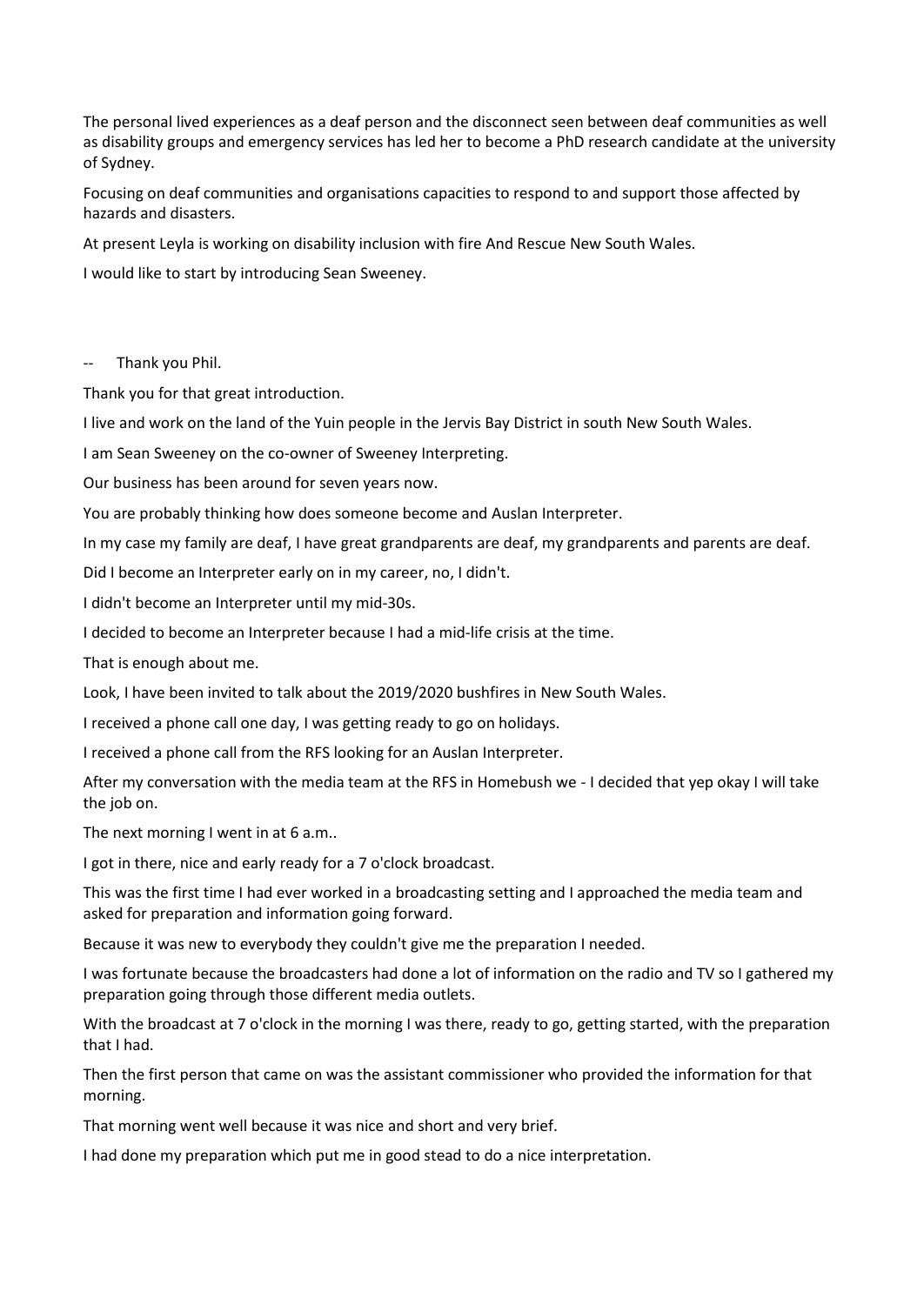Preparation is key for all Auslan interpreters to do good work.

With the media team at Homebush and with all the information I gathered within the head office I was able to present the work as an Interpreter quite fluidly.

There were challenges though trying to get the information, because at the start I didn't actually understand how bushfires work.

I asked lots of questions around different reporters, different people actually working in head office.

As an Auslan Interpreter the key to a good interpretation is information.

You wouldn't yourself go in front of an audience without prep.

Preparation is the key to good interpretation.

I was very very fortunate because all the bushfires were in New South Wales and I am a bit of New South Wales boy and I bleed blue, as you know we have the State of Origin coming up.

Working as an Interpreter, being exposed to the television audience, the wider community and deaf community puts you in a really challenging position.

This is why it is really important from my point of view to have preparation.

In a perfect world what we should have had is a month leading up to the bushfires, what we could have done is get together with an Auslan interpreting team and did media training.

This is what I felt was missed on the day.

I drew on all my experience.

I have been an Interpreter for 20 years and drew on all my experience to be able to interpret what the commissioners were saying, the premier and even the Prime Minister.

I did lots of networking asking lots of questions about what was being said.

The key here is access.

What my suggestion to all the media teams out there is that when you are talking about access you need to have that front of mind.

It needs to be done at the start, not the end.

When you are preparing access you need to organise the interpreters first, prepare the interpreters getting ready for all the emergency disasters during bushfire season.

Having all these training prior to the actual broadcast would make it so much easier for the Interpreter to do their job.

My suggestion for the media teams out there working within the emergency realm is to ensure that access is something that is always front of mind.

If you get access right that means the wider community is getting access to the information that is needed.

If you get it right for the deaf community and the hard of hearing community this means the wider community will receive the information and it works really well.

Media teams need to work with Auslan interpreting teams to ensure this happens.

What I found on the day was interesting because when I first started the broadcast and when it actually finished I went up to the media team and said to them what would you like for me to do now.

Just take a seat and we will get back to you.

I was okay, then.

I need some more information.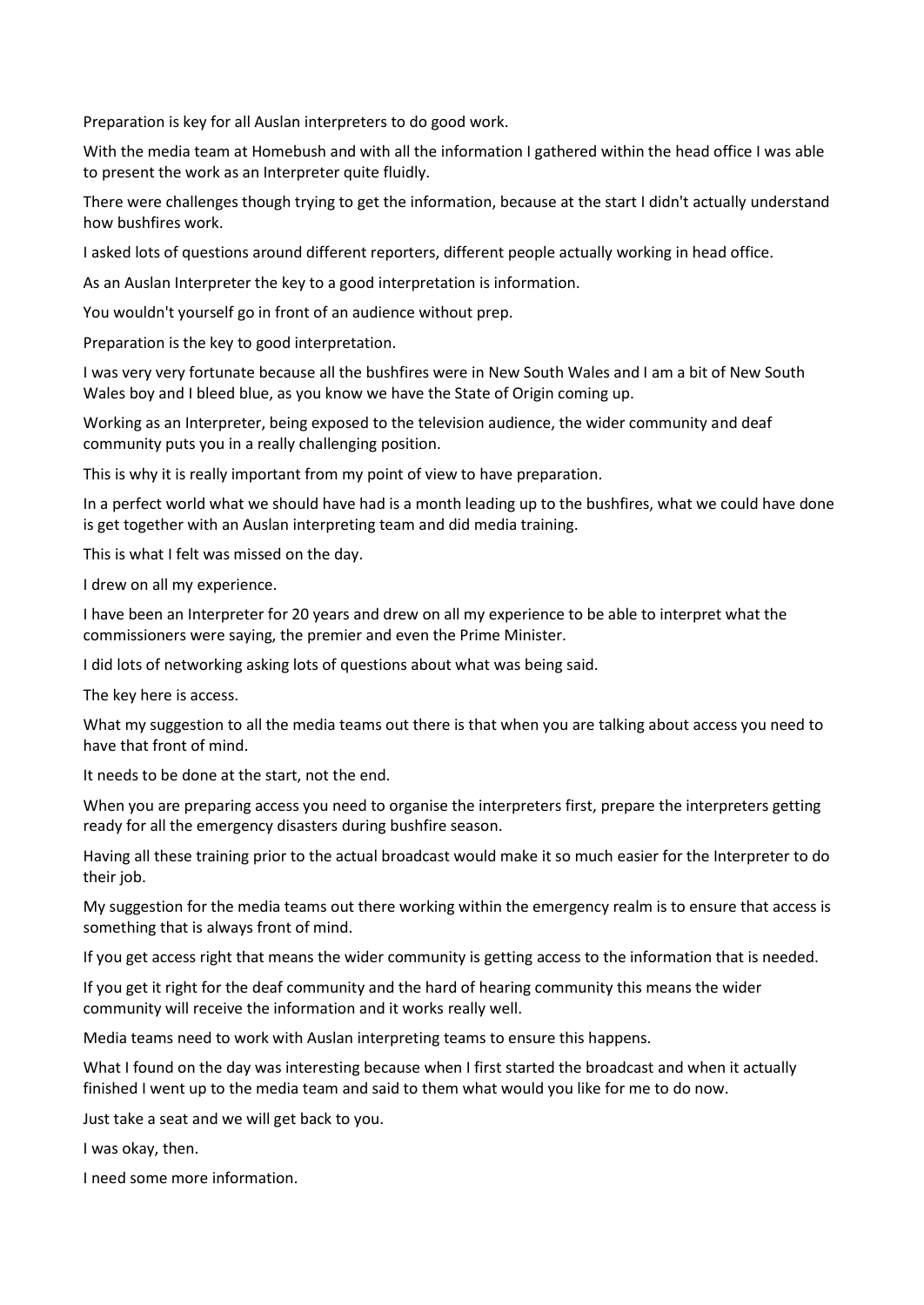What I found myself doing was sitting in front of screens at the head office there at Homebush trying to understand the tables on the screens.

I spoke to lots of reporters that were around the media room and I gathered all this information and wrote it all down and I just made sure that I was on the same track as what was being presented in the broadcast.

You got to remember; what I want you to remember is access.

Access is key here for the deaf and hard of hearing community.

I used to go into all the media rooms in head office and there was this big thick plate of glass between the media rooms and the main spokes, the wheel, where all the communication happened for the RFS.

I would look through the window and look and try and work out what they were all looking at, there was lots of TV screens for me to gather all my information from.

This is challenging because looking through the window I actually couldn't hear what they were all saying.

I found myself working really hard trying to get the prep together.

My suggestion to the media teams is for each state is to try and find a liaison person.

A liaison person who is deaf and understands what the community needs, somebody that knows how to coordinate interpreters and can pick the appropriate interpreters on a cultural level as well.

This is really important going forward.

Since we had the pandemic in the last 12 months we have seen lots of interpreters on the screen and we can see that the relationship between the media outlets and interpreters have improved but it can improve again.

We can raise the bar.

Over in the states they started to realise they are using interpreters but deaf interpreters.

Deaf people that act as interpreters, this is becoming a trend around the world.

What is happening is that we find that deaf people interpret the language on a higher level with a lot more detail.

This is quite an efficient way of getting the message across to the community.

Within the deaf and hard of hearing community, you remember the audience, the age difference from the 10 year old through to the 90 year old is huge.

So therefore we need to make sure that when the interpretation is being done, it is done correctly so everybody can understand what is being said.

I just want to make it really clear that, I will probably repeat the word over and over, preparation.

Preparation is the key for a successful interpretation.

I want you to understand as media teams it is in your good interests to make sure that you give the prep to it the Auslan interpreters.

We need to make sure everything is covered off.

We need to make sure the Auslan interpreters when they are interpreting they are going to be prepared to talk about what the commissioner or the premier are going to be talking about.

They could be talking about other areas of New South Wales and the Interpreter could be preparing in other parts of New South Wales.

An example; I went and got all this information because I knew the bushfires were going bad on the south coast.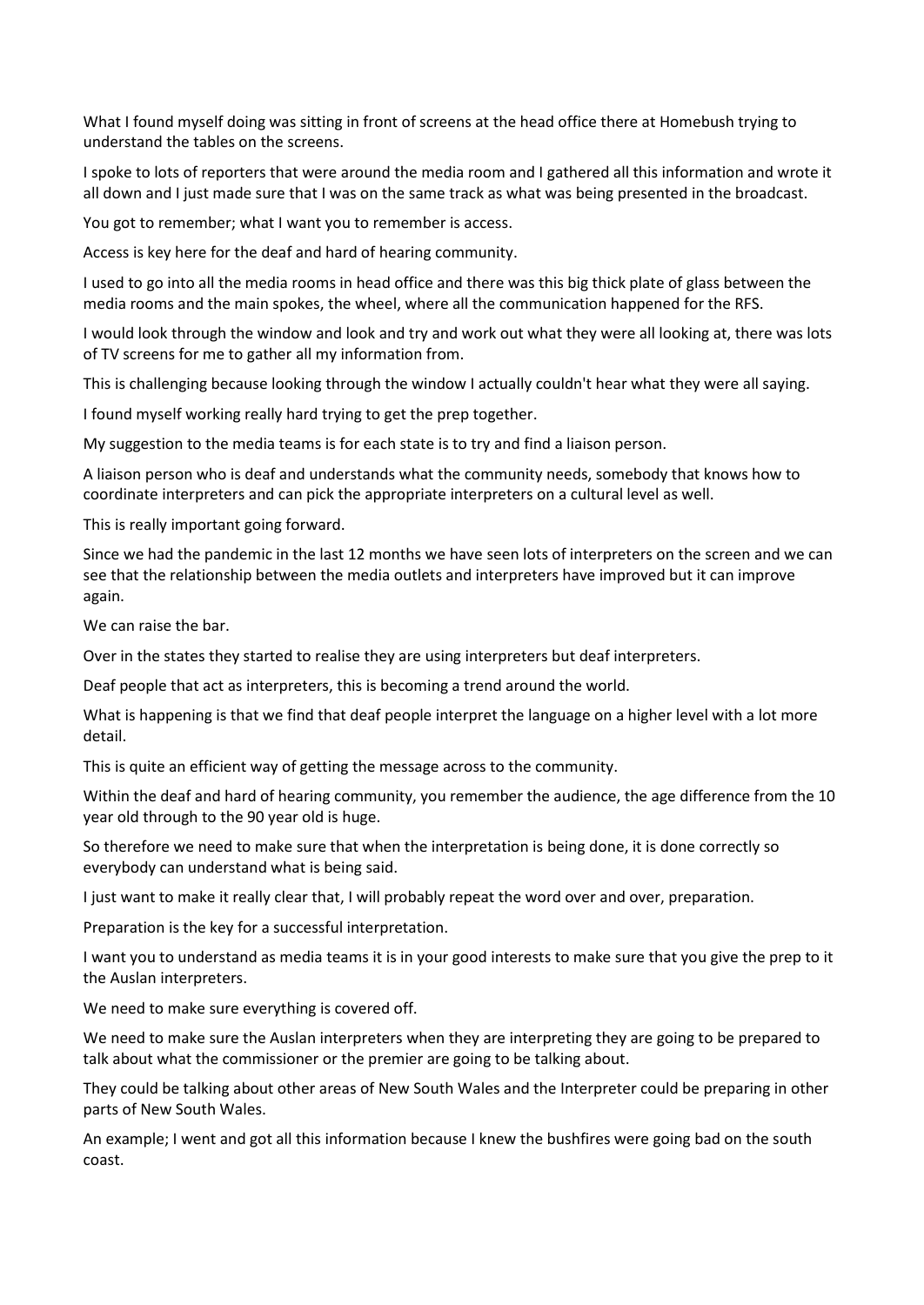I read up on everything on the south coast, learned the different towns on the south coast, the different regions and I thought I have done all my preparation, I was ready to go.

The assistant commissioner walked in, did the broadcast and talked about the north.

I was gosh, lucky being New South Wales person I understood the areas he was talking about and knew they were north of Tamworth.

I was fortunate.

If I had been an Interpreter not familiar with the geography of the state it would be hard to interpret.

You probably think don't you just interpret the words, it is more to it than that.

The interpreters have to understand the tone, what the reasons behind the message that is being delivered is, there is all this other information that interpreters need to know to successfully interpret what is being said.

For me, going into that environment was an incredible experience.

I learned a lot, I understood that the media team were a very very busy team and like I had already said, it would have been great if we could have been part of the training leading up to the season.

We would have been better prepared.

Mind you, last year's bushfires was a great turning point for media outlets to use sign language interpreters for the pandemic.

It was like they had the training wheels on for the RFS bushfires ready for the pandemic coming into 2020 which was nice to see.

What I would like for you to really think about, when you are organising the season coming up and you are talking about communication, if you think of accessibility as being the key component first instead of last, you will benefit and everyone in the community will benefit.

Generally what happens is with media teams they often do think about Auslan interpreters but it is generally a last thing they do.

They usually organise everything else then think about the Auslan Interpreter.

That happens because somebody prompted them or somebody raised a point saying you know should we get interpreters.

This is something that should be done at the start and if you get anything from this presentation today, it is that you need to think at the start before the bushfire season and prepare your communication with the deaf and hard of hearing community.

Everyone benefits.

My experience with the RFS at Homebush for those three weeks during the summer of 19/20 was a very incredible - I was actually blown away by the professionalism and the understanding of bushfires and the detail that was shared during those three weeks.

I felt I was a little intimidated by everybody because I felt I wasn't prepared enough.

I just wanted to make sure that going forward that this, well, hopefully it won't happen again, hopefully the media teams out there will be able to talk to the agencies that they have the relationship with and set up good Auslan teams ready to go forward.

My main message here for everybody out there in the emergency services; accessibility.

Accessibility needs to be thought of first and then work on the rest of it.

Because, if you get that right, if you get the community with the biggest barriers right, therefore everybody in the community knows what is going on.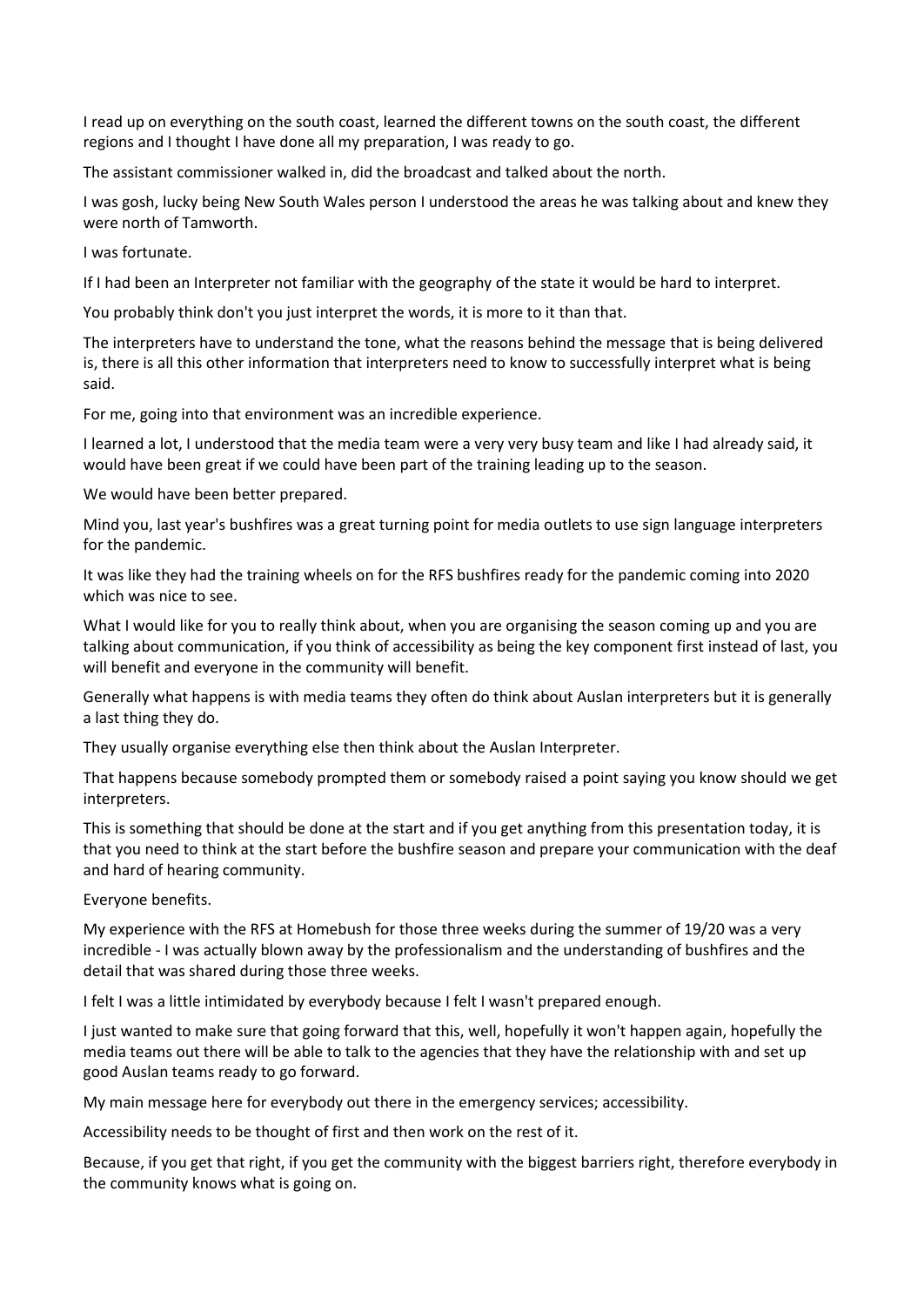I just want to make sure that you all understand that accessibility is for everybody.

We just need to make sure that we all have equal footings on the communication that happens out there and this way people are safe.

People feel safe.

They feel they are educated and getting the same information as their family members and everybody else in the community.

We need to make sure that going forward this happens frequently and not infrequently.

I just want to say thank you for Phil for inviting me here today to do this short presentation.

I want to say that all the emergencies out there, all the emergency services out there do a fantastic job and I just want to say thank you and remember accessibility is the key here and do it at the start and not at the end.

Thank you.

## -- Thank you Sean.

Sean, thanks very much for your presentation, access is vital for all of us in terms of being able to engage with the deaf community.

It's also vital, of course, that we do that training as you said before and that we engage better ahead of emergencies and don't wait until the emergency before we work with the deaf community that is a great idea of yours around using a liaison officer, somebody that we can have that we can have an ongoing dialogue with so that when the emergency happens we are in the best possible position to look after the deaf and hard of hearing communities as emergency service members.

Thank you Sean for your insights and we will have some time at the end of the presentation for some questions for Sean.

We already heard the bio for Leyla and I would like to invite her now to undertake her presentation.

Thank you Leyla.

-- Good morning, hello.

My name is Leyla Craig.

I would like to say thank you to EMPA and it's committee and also to Sean for asking me to co-present at this webinar today.

This presentation is Getting It Right tailoring communications and engagement between disability groups and emergency management.

The deaf community still has issues in terms of access to emergency information and messaging.

If we go to the next slide thank you.

I would like to give you a brief background on my experiences in Korea with the Disability Inclusion Disaster Risk Reduction D ID RR.

My experiences of working in the field internationally and locally on project that focus on the deaf community and emergency services and trying to look at risk reduction.

One of the projects I have been involved in in the past is about increasing the resilience of the deaf communities - increasing the resilience for New South Wales hazards for the deaf community.

I realised at that time that deaf people and hard of hearing people, their experiences not only in Australia but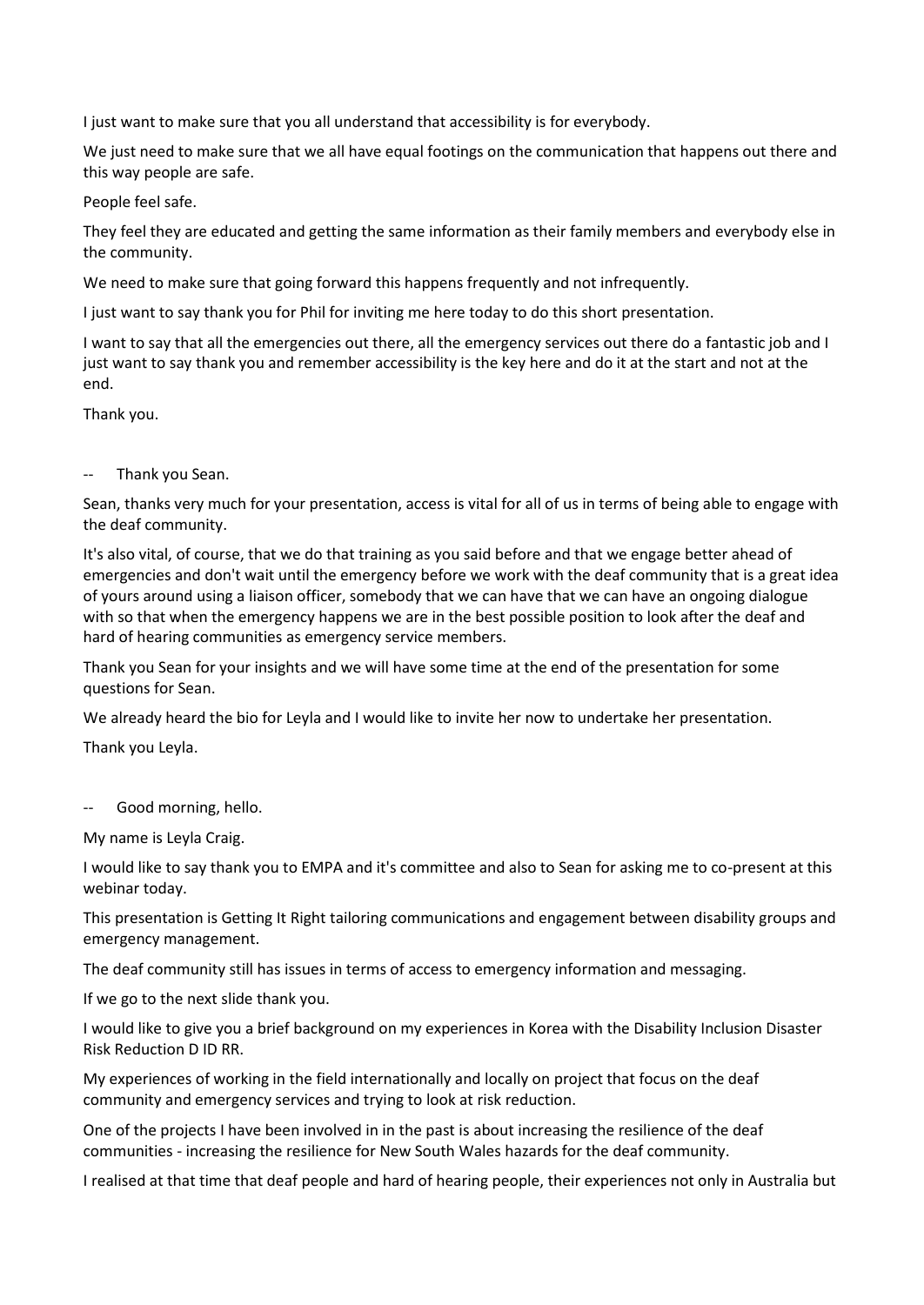also across the world is very very limited.

There is such limited research on deaf people's experiences when it comes to emergencies.

So I actually accepted a volunteer opportunity in the Philippines under the Australian Red Cross to work with the deaf community for a year and that was looking as part of the DRR, the risk reduction for disaster.

The thing that hit me was the limited resources and capacity of the deaf community over there.

I know they are not the only community.

This is very much a worldwide global problem for deaf communities.

So the research about deaf communities and emergencies is still very very limited.

There is some research on people with disability so the wider disability groups and their experiences with emergencies.

But there is not - it doesn't actually show which groups that research is specifically about, whether people that are blind or deaf or people with a physical disability.

It doesn't talk about the specific needs of the disability groups, whether it is the need for Auslan interpreters, guides, support workers, it doesn't go to that type of detail.

So with my experiences, certainly in Australia and overseas it led me to study a PhD we really focuses on the deaf community and organisations and how they can respond and support these communities in terms of emergency management.

I am also very excited to work in the disability inclusion with fire And Rescue New South Wales.

They are very much committed to focusing on strengthening community engagement with different disability groups including the deaf and hard of hearing group as well.

Slide three please.

People with disability have a higher risk of being affected by emergencies and disasters.

UN ES CA P in 2017 reported that people with disabilities compared to those without disabilities are four times more likely to die in disaster situations.

This is important.

This is critical.

What does the research say about this? Let's have a look at the next slide please.

As I have said before, there is research about disabilities and emergencies and it shows that there are three things to be aware of.

Firstly, very much some disaster management practices are largely top down and exclusionary which means that people in management in these emergency services may think they know what these organisations or communities need but they haven't consulted with them.

If we consider deaf or hard of hearing people they are quite often excluded from the planning process when it comes to emergency services.

No.2, there is a disconnect between disability groups and emergency management and services.

Where both groups actually lack the skills and knowledge about each other.

The third point is there is a need to change from a charity welfare model and that needs to become a social human rights model.

This is where some people feel people with disabilities need to be cured or fixed where there is not the case.

People with disabilities don't need to be fixed, what they need to do is have barriers broken down in order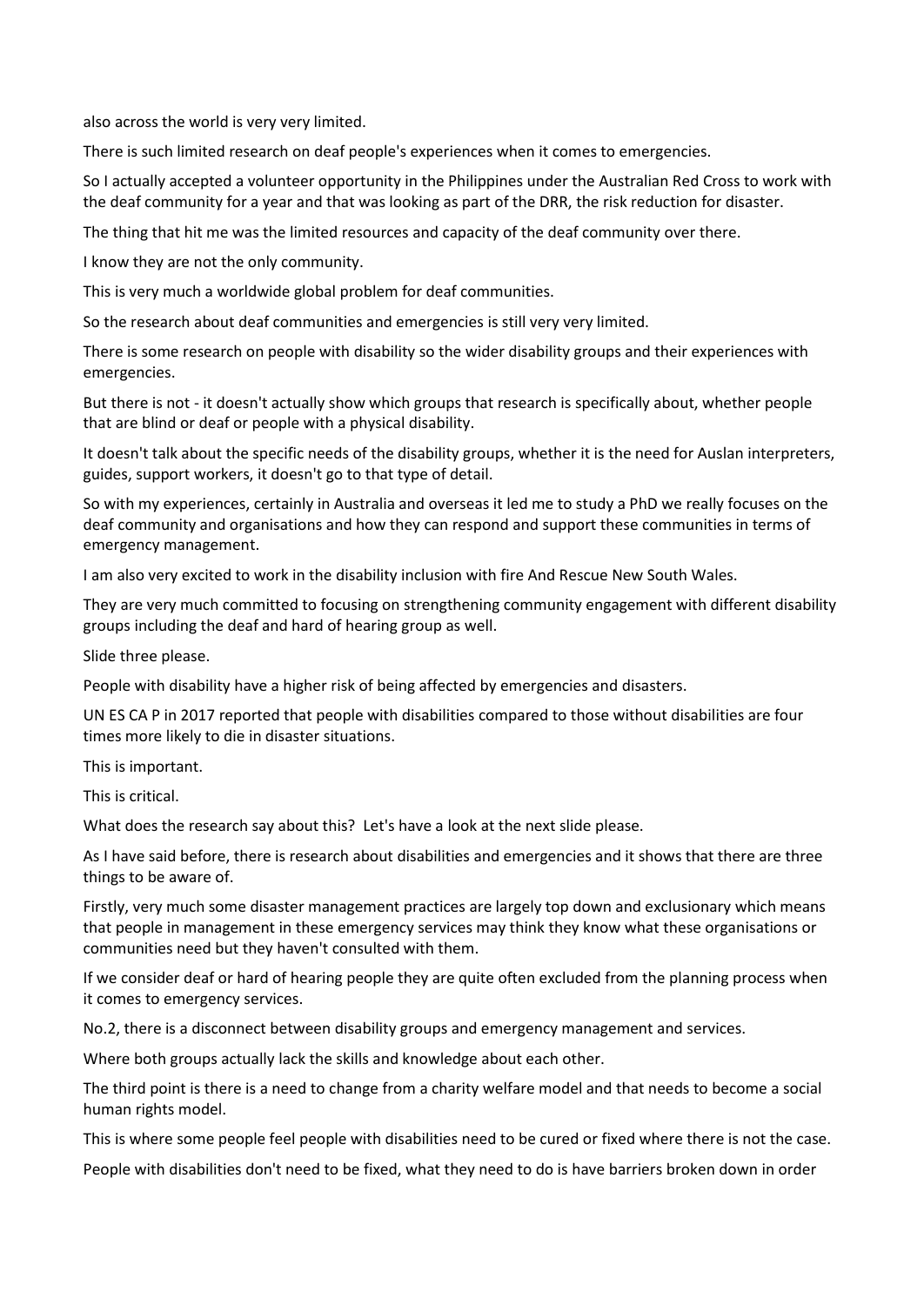for them to participate in either emergency training, the planning process, so they can become more aware and become more prepared in terms of disasters.

Then they are on a path with the communities of people without disability.

In terms of disasters, we have a look at the wider disability group, this relates or runs in parallel with people that are deaf and hard of hearing.

If we focus on deaf communities and disasters the research is growing.

The first documented research was in 2003 from America.

Those findings really showed that deaf people and hard of hearing people had fear of being unprepared.

There was poor dissemination of information and there was a lack of education in terms of emergency preparedness.

2003 that was, 18 years later we still see these problems exist amongst deaf communities whether locally here in Australia or across the globe.

We have to ask the question why.

On to the next slide please.

There was one project I was involved with called increasing the resilience in the deaf community in New South Wales to natural hazards and disasters.

This was led by the Deaf Society, the university of New South Wales and the state emergency agency wherein they collected data from the deaf community and its members in terms of emergency services and trying to identify what the deaf community's needs were, trying to - talking about their past experiences with disasters, what access they would like it to see in terms of future planning and emergency information and messaging.

There were three key findings.

Next slide please.

The first finding is about education.

The world Federation of the Deaf actually has a quote there that only 20 per cent of deaf people around the world have access to education.

Meaning 80 per cent receive no education at all.

In Australia there is access to education certainly for deaf people and hard of hearing people however sometimes that education is very much limited and there may be no support in Auslan for deaf children in schools which means that people feel isolated and excluded and it can affect their educational outcomes.

Next slide please.

If education has failed some deaf and hard of hearing people then certainly they may have some issues around disaster literacy, understanding terminologies that might be used by emergency services.

Disaster literacy is an individual's capacity to read, understand, use information and make informed decisions following instructions in mitigating, preparing, responding and recovering from a disaster.

We have had recent disasters in Australia and around the world and so there is a need to consider adopting and measuring the concept of disaster literacy, this begins really with communication.

The most important thing is communication.

Research from America has shown that communication scholars and practitioners actually recommend that communications for disaster related materials for deaf and hard of hearing is most effective when presented in their native sign language and also in a plain language.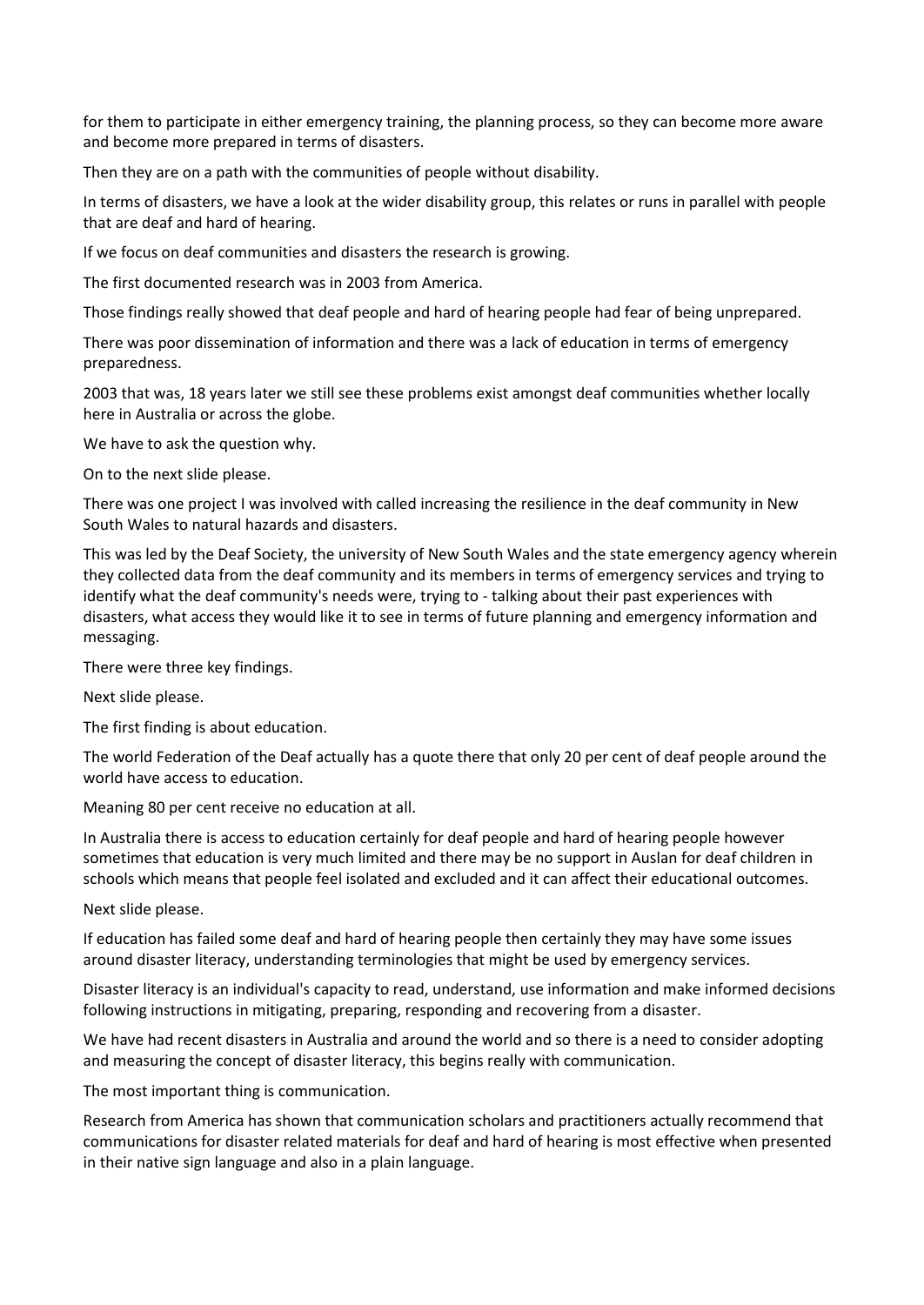Using the maximum of a year for educational level.

There are also sign languages that have established signs or formal signs for disaster terminologies which means deaf people don't understand the words they are seeing in terms of terminology.

For deaf and hard of hearing to become disaster literate it means understanding emergency concepts and accurate signs for disaster terminologies.

That needs to happen before you go on to any type of disaster risk reduction training.

Next slide please.

The second point is the common communication barriers.

So through the project with the deaf community in New South Wales there were discussions that were to be had in six different regions that brought challenges in terms of access.

Accessing information in the health, education, social and mental health services is an issue.

Support on getting training on emergency preparedness and response.

Challenges in being involved in local and state emergency response planning.

And challenges with disaster information in terms of maybe not being in plain English.

The key recommendations have really found there is a need to increase inclusion for deaf and hard of hearing people, deaf organisations, service providers, Auslan interpreters in all emergency and disaster planning processes.

That really avoids the chance of anybody being excluded.

Next slide thank you.

The third and last key finding was really about the disconnect between the deaf community and emergency services.

This is about a situation where both groups do not have knowledge and skills about each other.

There are some emergency services that do acknowledge deaf and hard of hearing people but they don't always know the best way to approach them and this may also apply to other disabilities as well.

On the other hand there are some deaf and hard of hearing people who assume that maybe emergency services don't want to help them or don't really have any interest in learning how to help them.

Deaf and hard of hearing people certainly have a lived experience of hearing loss which means they know the kind of help they need from emergency services but at the same time they may not have the confidence to approach these emergency services which leads those emergency services to think that everything is okay for those communities because there is no communication.

These are huge gaps and it shows that there is a need for cultural and awareness training for both groups in learning how to work together, how to share knowledge, how to exchange ideas and skills and how everybody can work together in these emergency situations.

There is also a need for communication and messaging that is really designed in this way.

The deaf community need to know how to prepare and how to respond and become confident in themselves in case of any type of emergency.

Auslan interpreters is our second point.

What information do they need? What knowledge do they need to be aware of interpreting successfully in a live interpreting situation on TV? How can they deliver the message successfully between the emergency services and making sure the deaf community gets that message? .

The third point is deaf organisations and office providers, what plans do they need in place as an organisation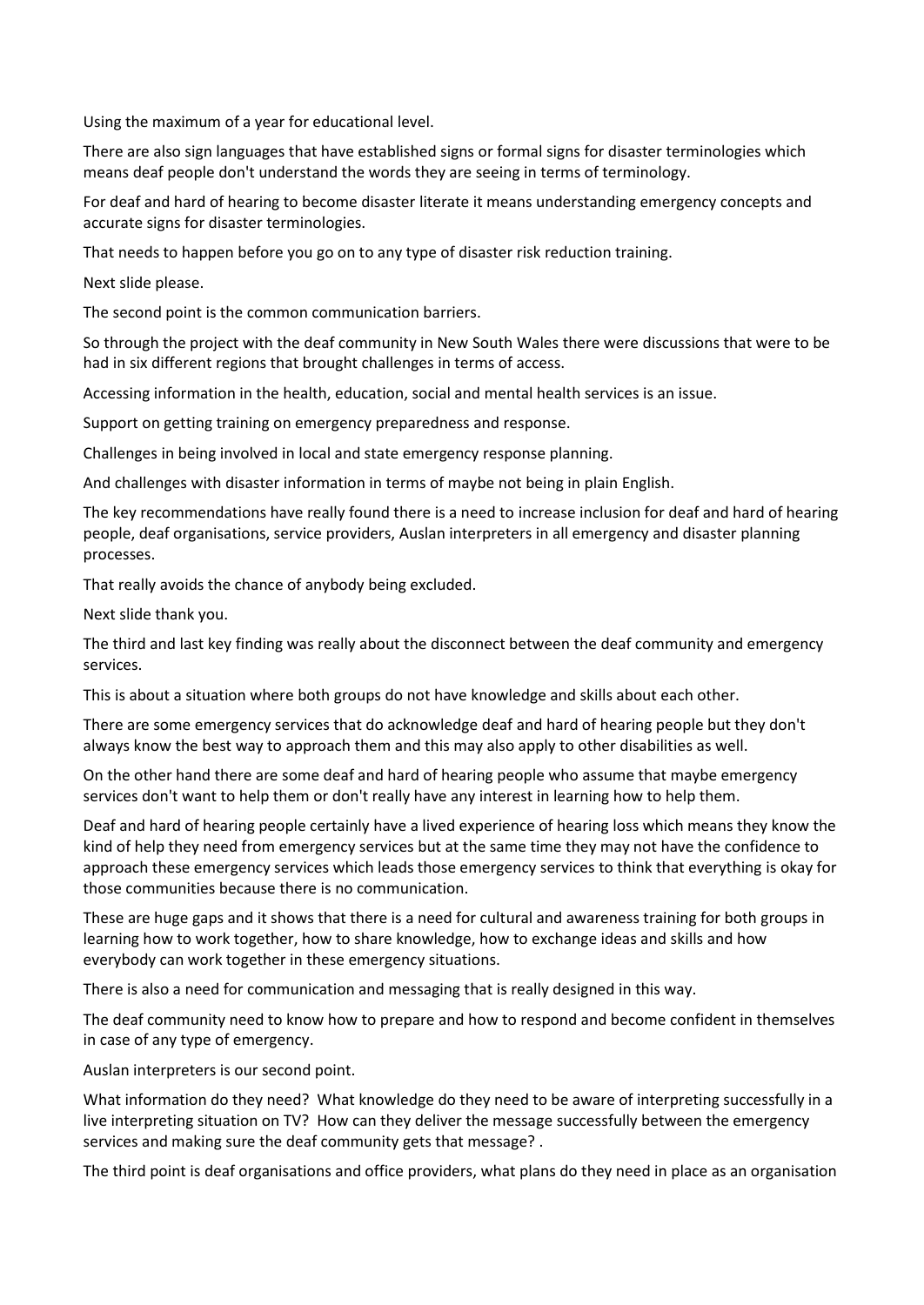to support near staff, volunteers and clients that may be affected during emergency crises? Next slide thank you.

Let's talk about our current practices.

As many of you would already be aware, you have seen Auslan interpreters and the inclusion of those interpreters and live captioning on TV during emergency broadcasts and now it is becoming more common practice there is this type of access.

Which is fantastic, it is great.

It real heightens the awareness of making sure that access is provided for everyone.

But there is still a lot of work that needs to be done to improve this area.

Most people may assume that captioning is suffice and good enough for deaf and hard of hearing people to access and that may be true for some people but not for all.

The communication needs and preferences amongst deaf and hard of hearing people various and is quite diverse.

Some people rely on captioning, others prefer to get their information in Auslan and there are others that may use both types of information gathering.

For Auslan interpreters the consistency and timing of providing interpreters on TV and the social media is an area that needs to be improved.

Sometimes this access is not made available until a few days later, it doesn't happen straightaway.

When it happens one or two days later it means the deaf community has missed out on important information.

It is critical to consider everybody's access needs to make sure that this information, emergency information, emergency messaging can get out to as many people as possible in a timely manner.

As I said before, Auslan interpreting and captioning is fantastic but it certainly is not enough.

There still needs to be a way to empower deaf and hard of hearing communities with the skills they need to prepare, respond and to recover from disasters.

We have some deaf and hard of hearing people that volunteer in different emergency services in Australia and there was a project that was led by the Deaf Society of New South Wales called the Get Ready Project.

It trained deaf and hard of hearing people with the skills and knowledge on emergency preparedness and how they could become bridges, communication bridges between the deaf community and emergency services.

However, sustaining a project and initiative like this remains a challenge and shows that there needs to be more support for this to become practice and to generate interest for the deaf and hard of hearing people who wish to work as volunteers in emergency services.

One New South Wales emergency agency has taken the initiative to work in making disability inclusion an example of best practice within their organisation.

That's Fire and Rescue New South Wales.

Next PowerPoint please.

Fire and Rescue New South Wales are currently working on disability inclusion where it is about strengthening community engagement between different groups.

This involves reaching out to disability organisations, having conversations with them, identifying specific needs because everybody does have a different need.

This helps Fire and Rescue New South Wales to develop and deliver fire safety education and messaging to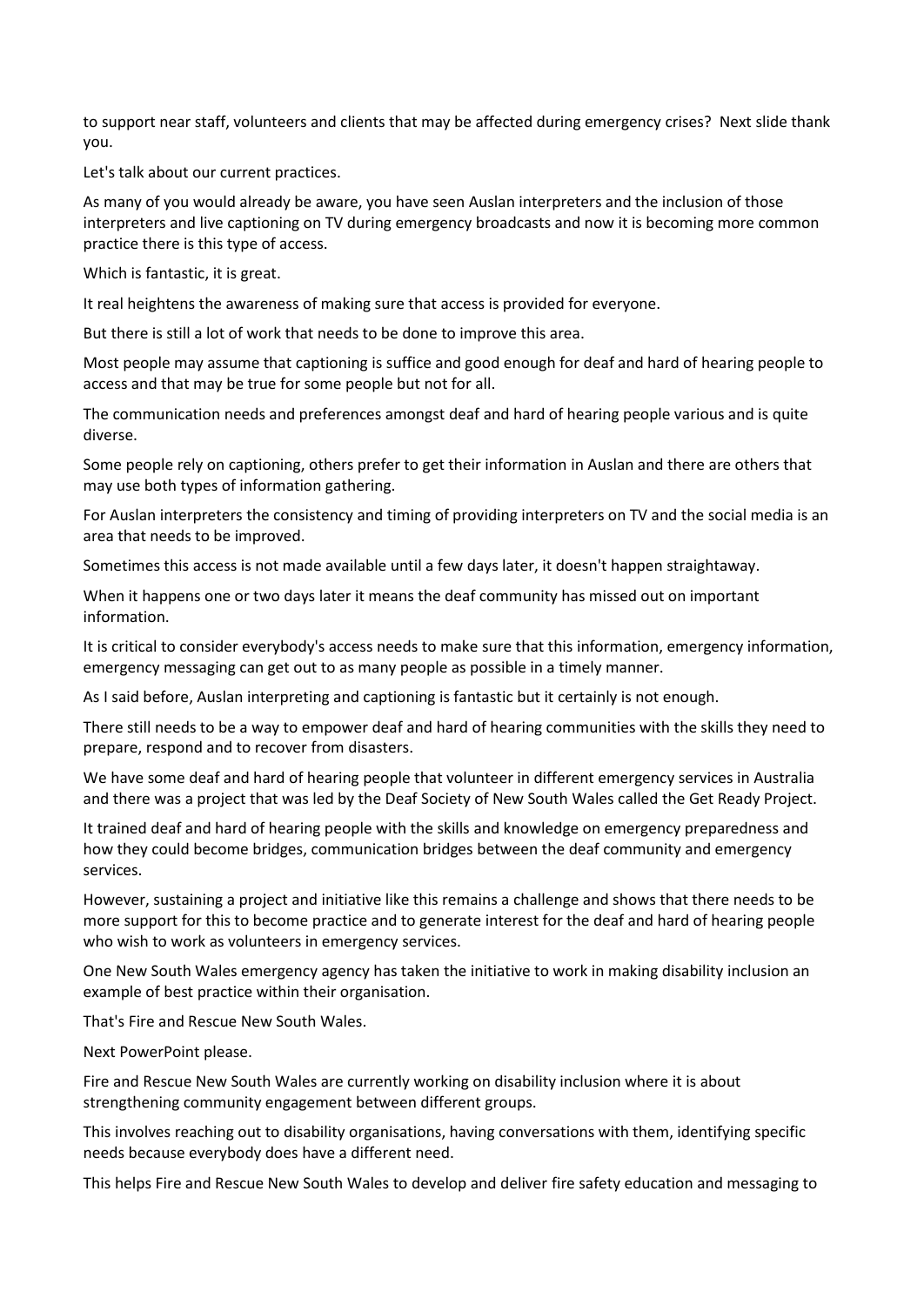different disability groups in a way that fits their needs.

For example, using Auslan or captioning for the deaf and hard of hearing community.

One of the activities of Fire and Rescue is working on is developing a facts sheet for fire fighters.

What that means is that when they consult with disability groups they get information from them and they develop a fact sheet that gives general information about access needs for that particular group especially during a time of an emergency.

For example, a fact sheet on deaf and hard of hearing people for fire fighters will include a general information about definitions or different types of deafness and hearing loss, people that use sign language or maybe use speech, those that become deaf later in life, resources that can be used to contact emergency services such as SMS, sign language relay services, TTYs, mobile phones, computers.

They are also developing some internal training for fire fighters on safety visits to ensure they meet the needs of people with specific disability.

So a safety visit would mean that Fire and Rescue New South Wales can be visiting homes, checking on smoke alarms in the homes and with permission those fire fighters will also check around the home and property to provide information around safety and advice.

It could be around the kitchen, heaters, fires, electricity.

They will also provide advice on a fire safety evacuation plan in case a fire happens when the home and also how to call the emergency services if needed.

For fire fighters that go to the homes of deaf and hard of hearing people they become more aware of what those needs are, of how to communicate with people.

That gives them more awareness and a little more confidence to either communicate themselves or get services of an Auslan Interpreter.

Fire and Safety New South Wales are already working on an education program for children with disabilities.

That involves fire fighters going out to schools to educate children with disability on fire safety by showing them a child friendly video that is accessible for all people to watch.

It may have captioning, it will have Auslan interpreters, plan English, audio so it is easily accessible for everybody.

Next slide please.

So there is still more work to be done to improve access within emergency public spaces.

This means that it includes understanding and interpreting disaster terminology, providing emergency preparedness training, making sure that there is access in emergency evacuation centres and shelters, training deaf and hard of hearing people who want to work and volunteer in the emergency services and establishing a communication and support system in place to accommodate deaf and hard of hearing people who may be affected by emergencies.

All this can be achieved if deaf and hard of hearing people have inclusion, Auslan interpreters, organisations and service providers that serve deaf and hard of hearing people need to be included in local and state emergency planning.

Next slide thank you.

I would like to thank you very much.

Thank you Leyla for your excellent presentation today.

Also for your research.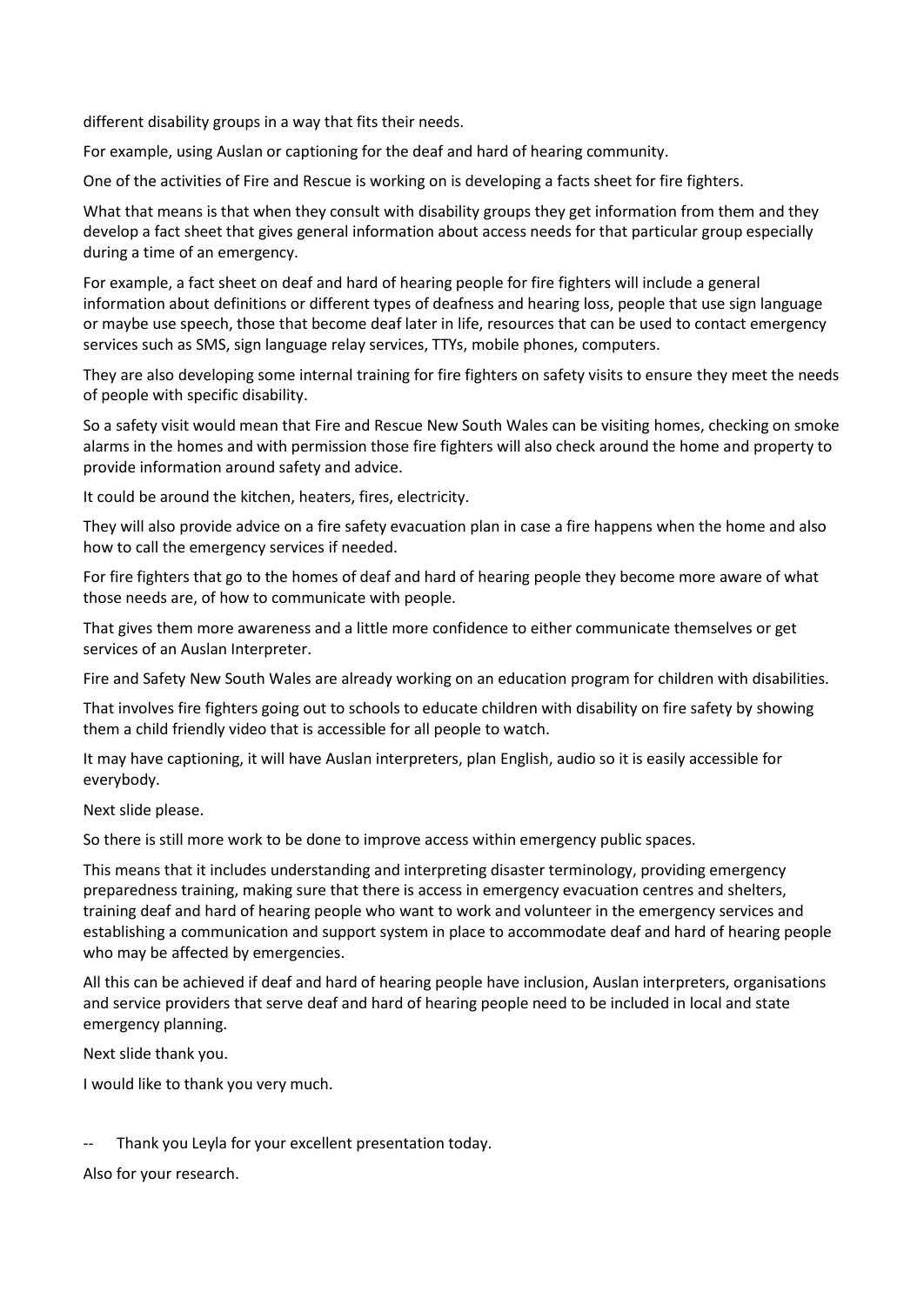Clearly with the morbidity being so much higher with people with disability it is so vital that people like you are doing this research.

It's concerning of course that there has been this lack of consultation in the past between people who are deaf and hard of hearing with the emergency services and so good to hear that some of these barriers are now being broken down through your research with Fire and Rescue New South Wales and other emergency services.

Clearly there is a need, as you said, for greater cultural awareness training and appropriate communication.

We need to do, as Sean said more work with interpreters to make sure they are well prepared as well.

We need to do more than just assume that if we have an Interpreter and captions that the job is done.

We need to make sure as emergency service communicators that the engagement is continual and we are including planning for the inclusion of deaf communities and people who are hard of hearing in all that we are doing and not just adding this in as an afterthought.

Thank you again for your research.

We now have some time for some questions.

The first question comes from Elizabeth gardener.

Elizabeth has asked Leyla; is there any organisation in Australia using deaf interpreters in the media yet that we can learn off.

Perhaps Sean this might also be one for you as well.

At the moment I know that we do have some deaf interpreters working in Australia but I don't think the training is there yet.

I'm not sure if they had enough media training.

I think there have been some more projects, small projects down within the emergency services but certainly there is just need for more.

I am not sure, Sean, if you can add any more information about that.

Sorry guys, I forgot to unmute.

Look, deaf interpreters we do have them.

I saw some come on to the TV from Melbourne.

We have a couple of trained deaf interpreters in Melbourne.

One of the organisations Auslan Services in Melbourne they provided a deaf Interpreter.

We have a deaf Interpreter on our books.

Generally other organisations have deaf interpreters as well.

Once again, I would like to reiterate the fact we need to train and provide training for interpreters whether they are hearing or whether they are deaf to be able to stand in front of the TV.

That is something that we definitely need to work on.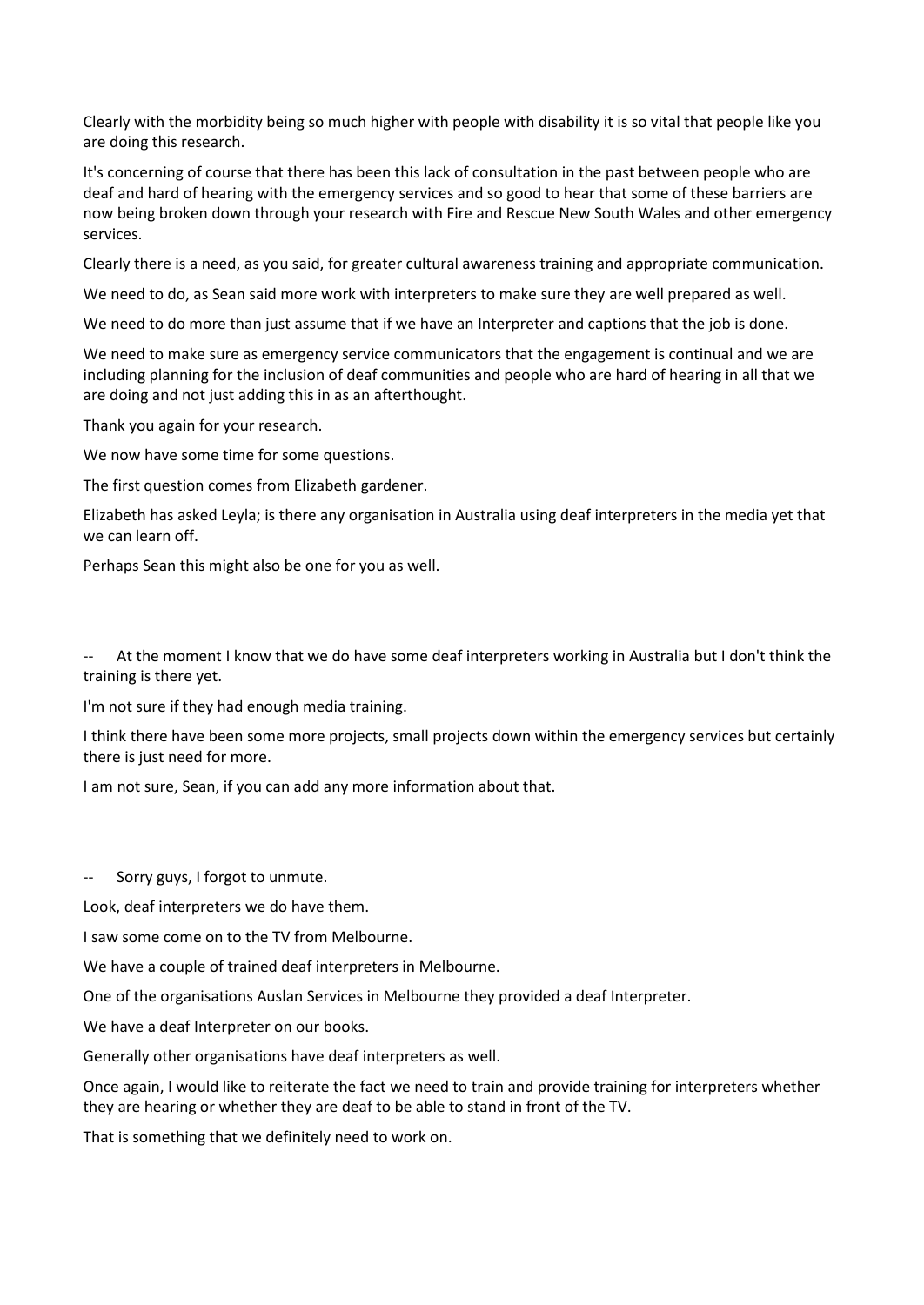-- Thank you.

The next is from Andrew Nicholas, I think it is more a comment but you may both like to say something as well.

He says; accessibility means all people need to be included.

We also need to think about deaf blind with varying levels of deafness and blindness.

One important thing I would like to see is transcripts be available immediately afterwards as part of video broadcasts.

Sean or Leyla, do you have anything to add to that?

-- I agree with that, yes I agree with that statement very much.

I think it is worth thinking about what we should be doing certainly in terms of transcripts.

The next question -

-- More services too when it comes to deaf blind people, you know, and I think they need access to information as well.

We need to be committed to being able to engage with that particular group as well to find out what their specific needs are.

-- I would also like to support what Leyla said.

The deaf blind community is a sub group within the deaf and hard of hearing community.

This is a group that generally left out and something we could work towards working with the agencies throughout Australia to provide information for that particular sub group which generally gets left in the dark.

-- The next question comes from Rebecca Hogan.

She asks; which communications form would be a priority? Would it be captioning, Auslan or a mix of both and this is in terms of rapidly changing information or breaking news.

Sean, do you want to start with that one.

-- Okay, look the best option is a mix of both of course.

That is the way to go.

I know sometimes things happen last minute.

As long as we are striving and trying to achieve the best outcome something is better than nothing. The ultimate goal is to have both.

Leyla, do you wish to add to that?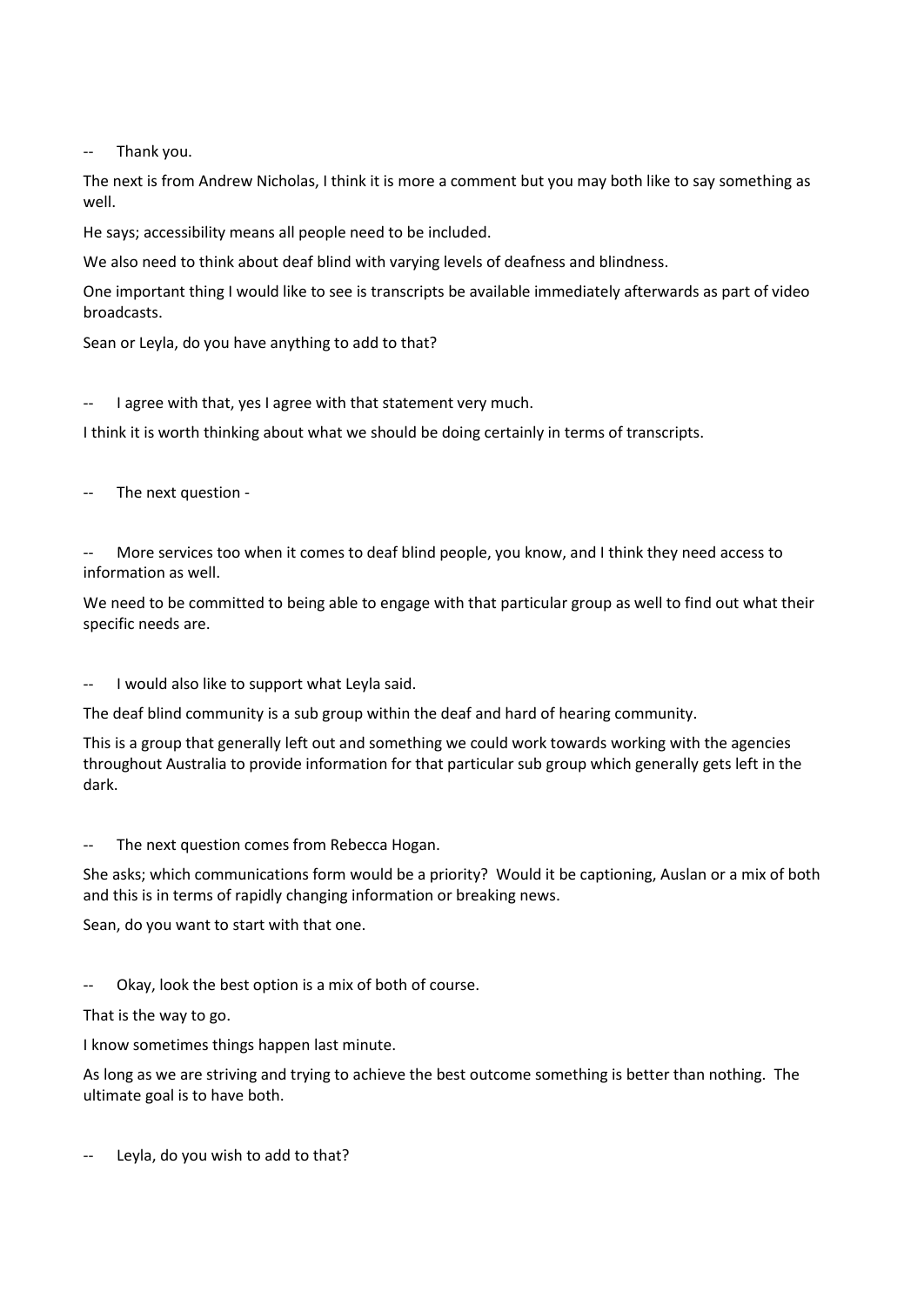-- Yes, I agree with everything Sean said there.

For deaf and hard of hearing communities it is a very diverse community.

Everybody has a preference in terms of their communication needs.

Some people prefer an Auslan Interpreter, some people prefer captioning and others like both.

It is hard to answer.

I think a mix of both is the optimum way to go which covers all of the community's needs.

## -- Thank you.

Next question is from Gianni from ABC emergency; we often rely on radio as our communication source of last resource when NBN and power fails.

Is this completely inaccessible to some deaf and hard of hearing people or is there other technology or services that can share warnings that have originally been broadcast on radio? Leyla, are you aware of anything in this regard?

## -- That is a great question.

There have been discussions about this area actually.

There is no easy answer to that.

If the power does go out how are you accessing your information, what happens for a deaf person? Maybe it is a case of deaf people asking people who can hear around them to let them know what is happening on the radio.

It is the old fashioned way of doing things but seems to be what would happen in that kind of situation.

I would add to that as well.

Definitely deaf people have been always the last people to learn of what has been happening around them.

My dad used to say I am always the last person knowing what is going on because he never got information until he read the paper the next day.

Whereas the wider community has the benefit of listening to the radio.

In the case of NBN failing or electricity dropping out hopefully people have batteries charged on iPads and tablets.

We are fortunate in today's world with technology the way it is.

I rely heavily on the radio because I am fortunate that I can hear.

For deaf people they rely heavily on the internet on the instant access to the NBN.

Look, you are right Leyla, it is going back to the old ways and that is talking to your friends and neighbours, making sure your relationships with people and can pass on the information to you.

The next question comes from Elizabeth gardener again, thank you Elizabeth.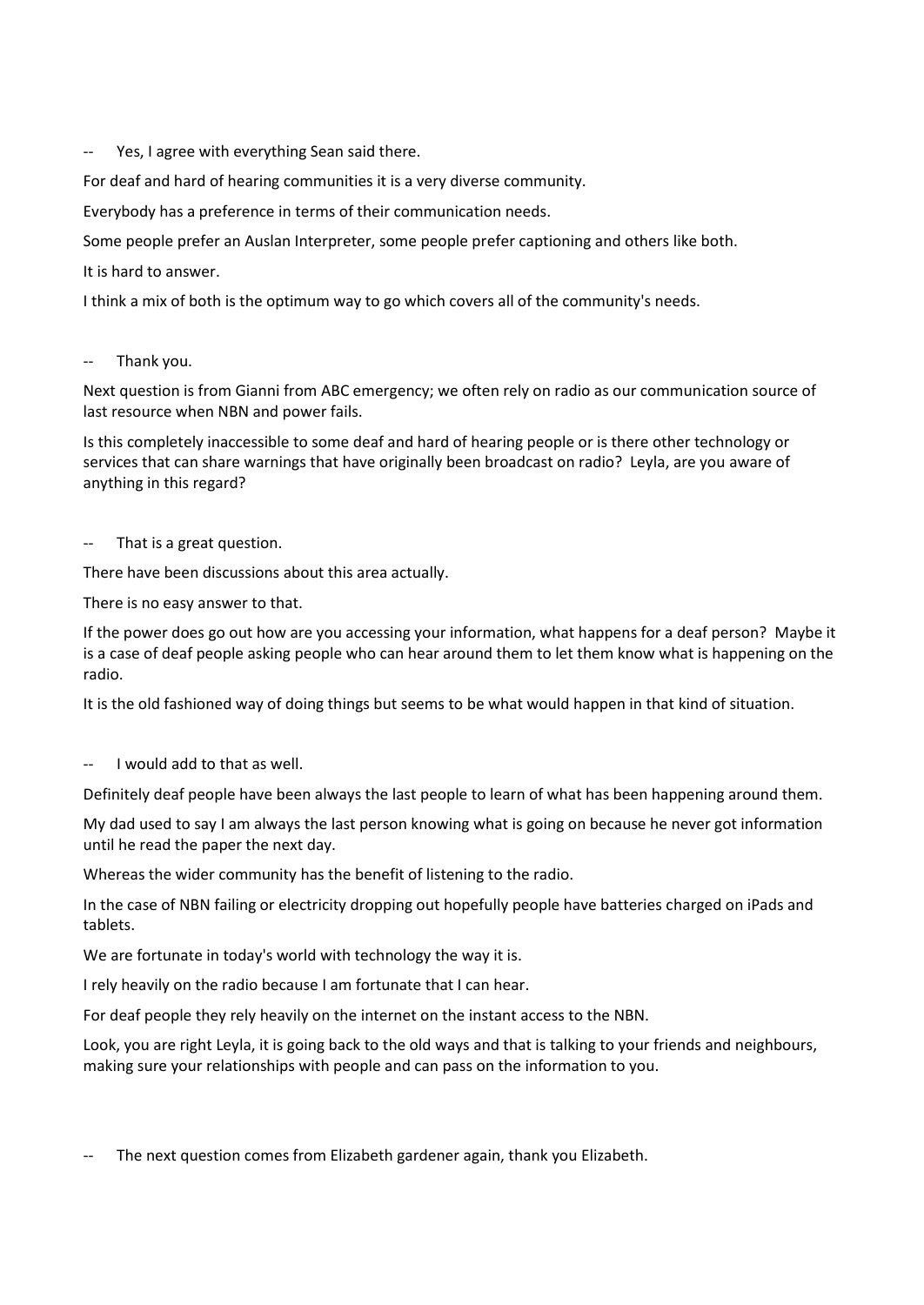She asks; have you found it easier to navigate representation from the deaf community than the hard of hearing community? There seems to be many more organisations and community groups representing the deaf community than the hard of hearing community.

Sean, I might get you to start first this time.

-- Look, there are many organisations but the deaf community as a whole works together.

They strive for the ultimate outcome of good communication.

With my family I want them to have full access to communication.

Is it hard to navigate, I don't think it is.

People are generally open minded to coming together and working together.

You will find the organisations will do that.

Also, you have the deaf community, the hard of hearing community, the community as a whole we have groups within the community.

When you talk about somebody hard of hearing you are talking about somebody generally who is a little older, been around industrial equipment information all their lives and lost their hearing.

You get the seniors who lost hearing as well.

We cover that aspect of the community as well.

There is, you know, when people think deaf and hard of hearing it is actually a big population of people that need access to all these brand new technologies available.

This is something that is why the community strives to work together.

Leyla, did you wish to add to that?

Yes, agreeing with Sean, it can be difficult at the same time too especially for hard of hearing or deaf people, are we a group of Auslan users who are a smaller group compared to people who have a hearing loss.

I think connection with the hard of hearing community can be easy for some people to work with the hard of hearing community because of communication.

I think deaf people have Auslan interpreters but I think for hard of hearing people sometimes they don't feel they fit into the deaf community so we really need to try to work together and come together in these times.

I think it can be difficult to work together in some times.

I think we should welcome everybody with hearing loss and work together especially in terms of emergency services and what we can do in times of disaster.

I think it is the same aim, as Sean said, about access.

Preferences, there is preferences about access.

It is about sharing the same goal which is about communication for all.

I think it is important that we keep our eye on that goal so we can work together as a wider community.

The next question comes from Rebecca Hogan.

She says; has social media been a good way to disseminate emergency information for the deaf and hard of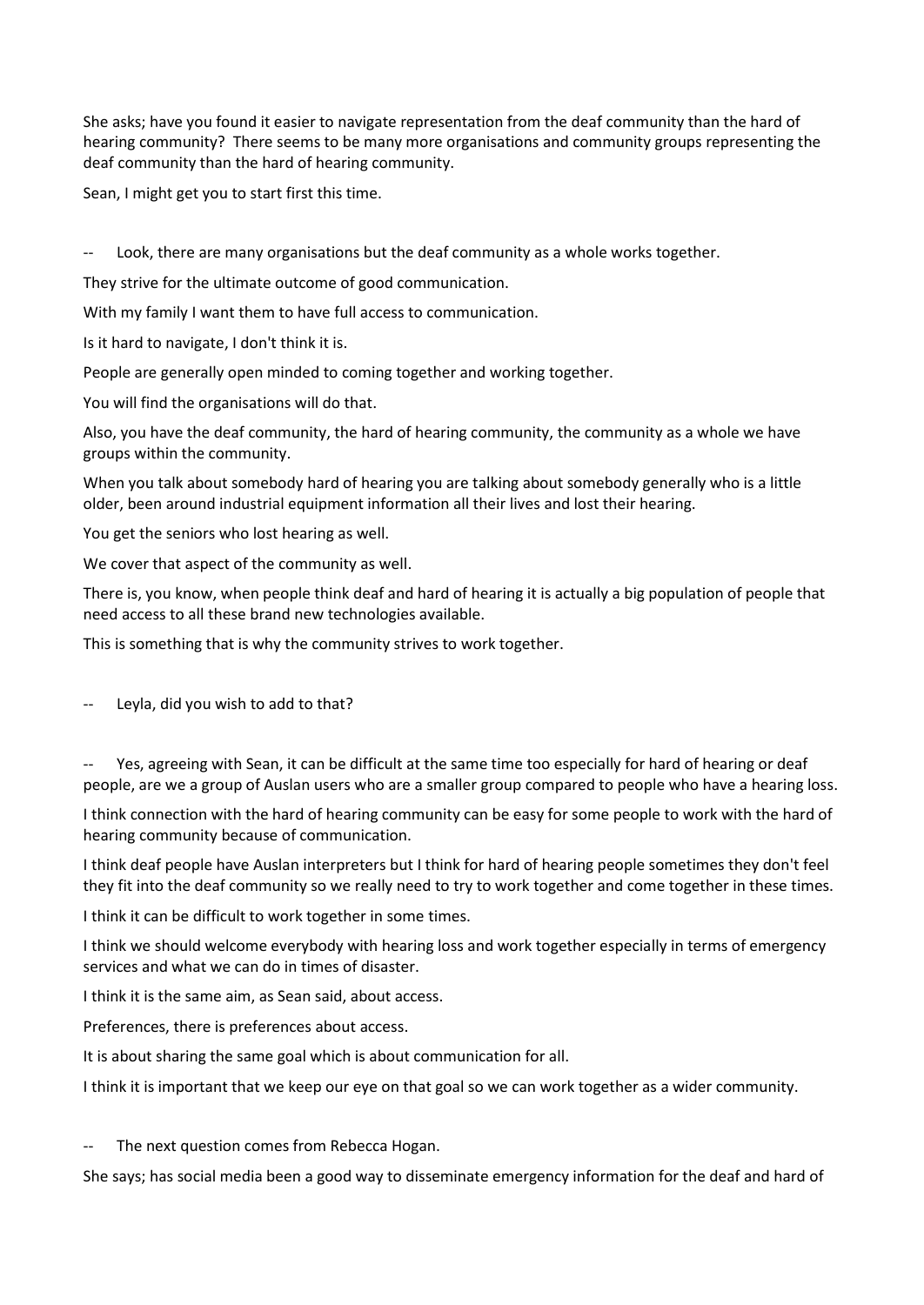hearing communities.

That is following on from Gianni's question.

We might get you to start this time Leyla.

Yes, I think mostly deaf and hard of hearing people rely very heavily on social media for information, emergency messaging and there are also challenges attached to that as well.

You may have an Interpreter on TV, Facebook may not show the Interpreter.

There is a challenge.

If you are accessing information on associate media the captioning might not be there.

It is an area that needs to be improved to make sure those accessibility functions are available everywhere.

I wanted to remind everybody not everyone has access to social media.

It is a fantastic platform to get information.

We have seen how well it works as a community.

The deaf community rely heavily on it.

There is also part of the deaf community that don't use social media.

My own father who relies heavily on the TV for information.

He lives on the south coast during those horrible bushfires last year and he doesn't - he can't even - doesn't know how to press the space bar on a keyboard.

For people like that in the community they rely heavily on the TV.

Yes, the answer to your question is the social media platform is a fantastic way to get the message out.

Question from Kate tea, are there initiatives for deaf blind people and deaf with additional disabilities.

I will get to you start this time Sean.

-- I can't answer that question to be honest.

We do have organisations out there that look after the deaf blind community and deaf people with additional disabilities, they would be better off to speak to than myself.

I can't speak on their behalf.

There is one thing I know, if we can cater for the deaf blind community and people with extra disabilities it would generally work for the deaf and hard of hearing community.

It is a discussion that needs to be had.

Thank you.

Leyla, did you wish to add to that?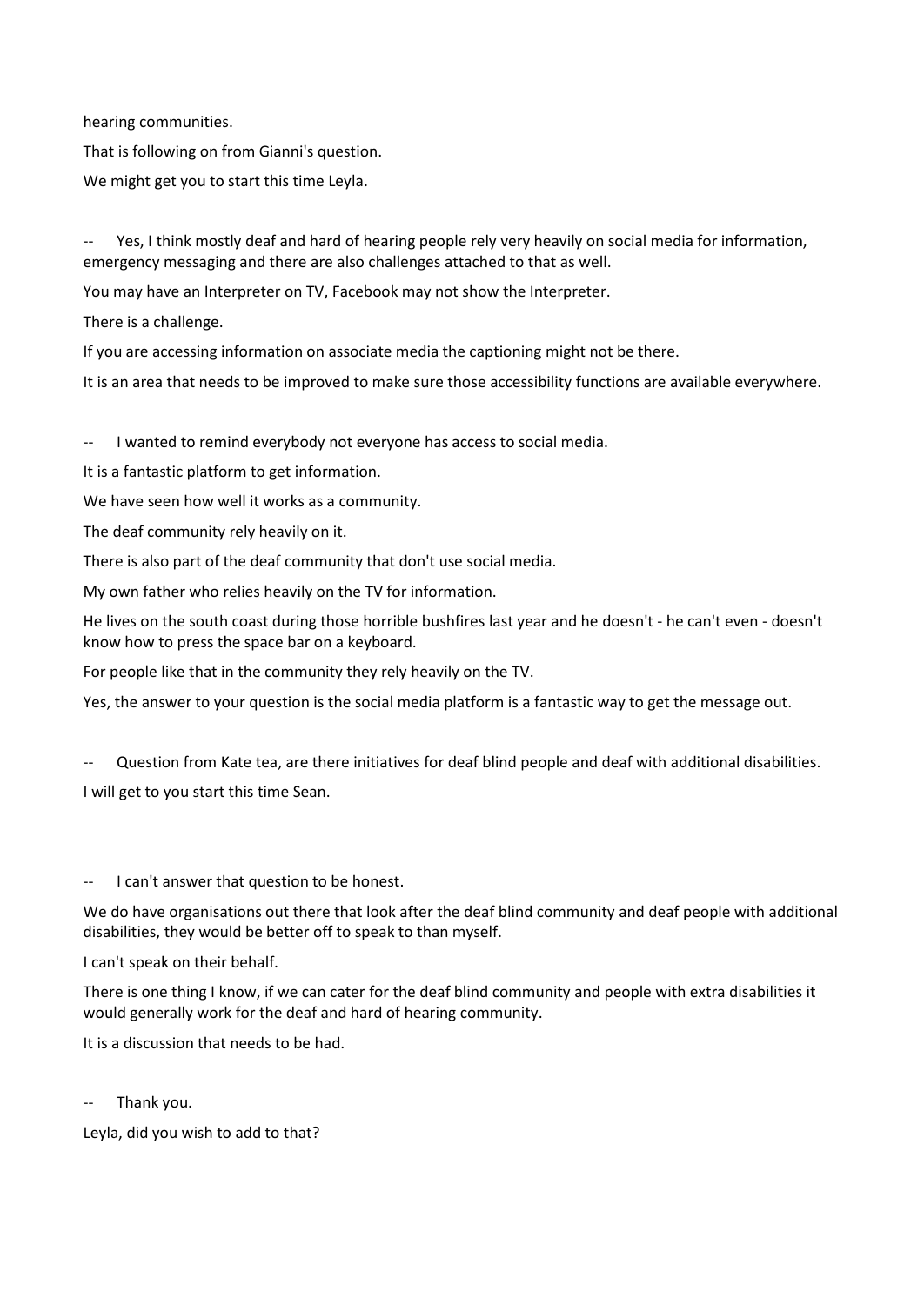-- Yes, it is a great question that was brought up there.

I think with everybody emergency organisation they really have to have strong community connections and look at those specific needs with the - in those communities, the deaf blind people, ask what their needs are.

What do they require.

What do they need from emergency services if an emergency situation should happen.

It is about talking to those people and finding out what their needs are and you need to let them tell you what their needs are.

I think it is a worthwhile exercise to consult with the different groups about their needs.

A couple of last questions, Linda Williams has asked can we have access to the references you mentioned in your presentation to help us identify particular challenges in an emergency we can use to help us support our desire to assist through local government?

Yes, so I can share that with EMPA and they will be able to disseminate that information through the website or however they want to do that or you can contact me directly on my email address which is at the end of the slides.

I am happy to pass on references and share those.

One final question, also for you Leyla, this is from Rebecca again; that statistic you mentioned in the slide that people with disability are four times more likely to die in an emergency or disaster has that statistic been improving over time.

-- Great question, hard to say because the data around the world is not in to actually find.

I think the risk is still very high, especially for some countries that don't have emergency training or preparedness training in place and nothing is set up for people with disability.

It might be higher there than other countries.

It would be very different around the world.

Even if we can see that it is high, even if it has improved I think there is still room for improvement obviously.

Thank you everyone for your questions today and for attending our webinar.

We have been delighted to have you join us today and a reminder that this webinar has been recorded and we will make that available and let you as participants know.

A reminder too that it is just 33 days until the EMPA conference in Sydney on 2-4 June.

We hope that you will join us at that conference.

We have got an ethical strategy workshop with Mark Crosweller on 2 June follow by the key notes Dr Norman swan and Jo Bofone from Emergency Management Australia and wonderful speakers.

Thank you to Sean Sweeney and Leyla Craig for their wonderful work in presenting to us.

We are grateful to you for your time and grateful also to our two interpreters today and also to our person doing the captioning.